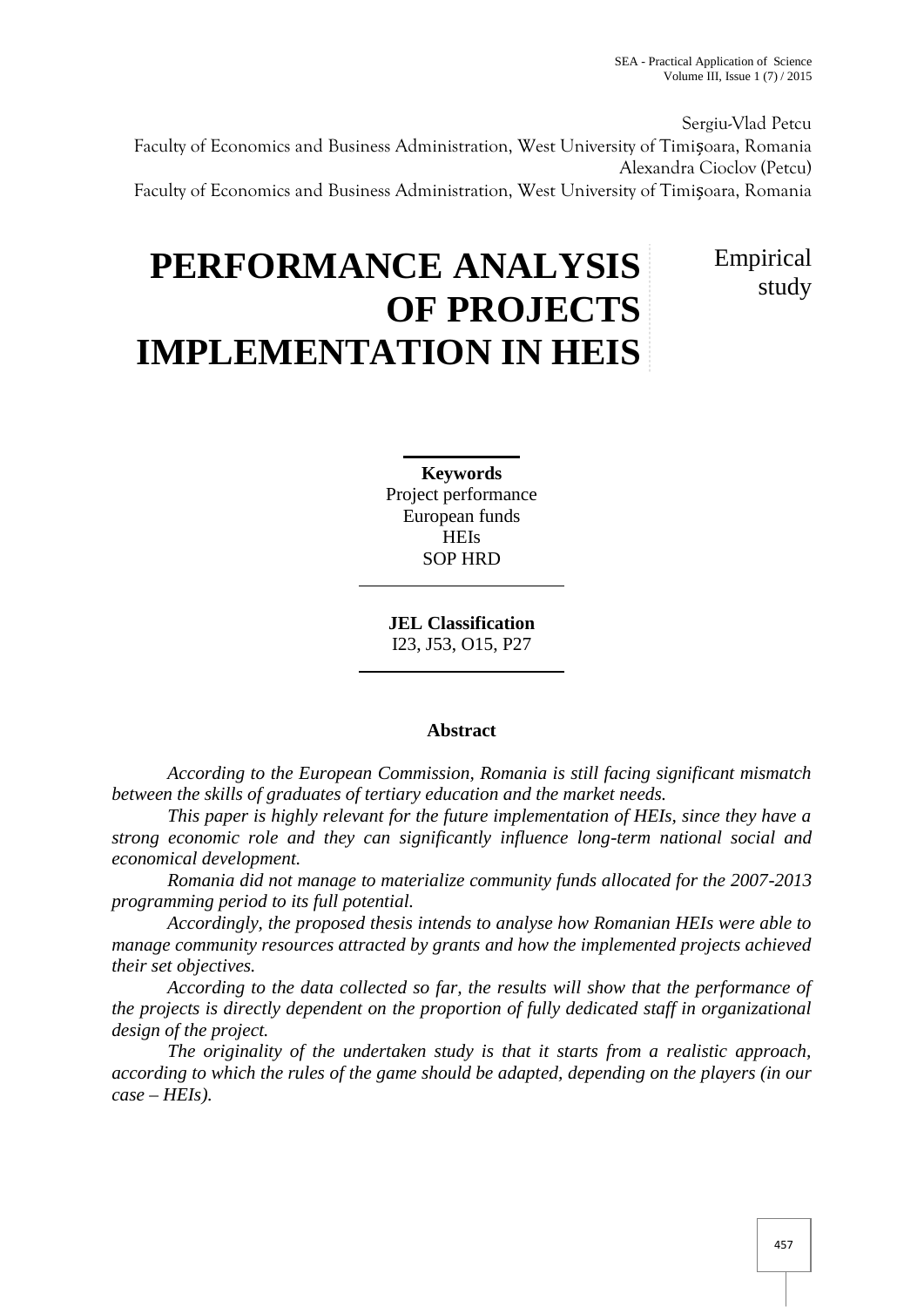### **Introduction**

According to the European Commission, enhancing the quality of education and improving the connectivity between higher education and the labour market represents important challenges at Romanian level. The country still faces major difficulties in aligning tertiary education to the labour market reality, and in supporting the social dimension of higher education.

Starting in 2012, Romanian Higher Education Institutions (HEIs) are evaluated and ranked according to a national methodology, the publication and dissemination of results (represented by the hierarchical listing of Universities) constituted a historical turning point in Romanian tertiary education, setting the grounds for a transparent quality-based HEIs financing.

On the other hand, tertiary education, seen as means to the development of human capital for the greater purpose of employability, became one of the sectors largely financially assisted by the European Social Fund. In this context, HEIs had to choose between losing their competitive advantage and acquiring skills in the area of EU-funded projects implementation.

This paper analyses the performance of EU-funded projects implemented by HEIs, as well as its relationship to the number of members in the analysed project implementation teams.

# **Literature review**

#### **National Context for Human Resources Development in Romania**

According to SOP HRD (Ministry of European Funds, 2014), approved by the European Commission in the first quarter of 2015, Romania faces the following main problems in terms of human resources:

> 1. The low rate of employment among young people

Youth unemployment rate reached 23.6% by 2013, while the youth employment rate in Romania was only 23.5%, with almost 9 percentage points lower than the EU average (32.4%).

A worrying aspect for Romania represents the very large share of young people not in employment, education or training (NEET - Not Employed, in Education or Training). Their share is 17.2%, compared to the EU average of 12.9%. Given the demographic problems of the country, not maximizing the potential of the young generation is one of the main threats to the country on the long-term.

> 2. Low density business and limited employment opportunities

Romania has significant regional disparities in terms of development of the business sector and the relatively small number of enterprises translates into a low density of SMEs, i.e. only 23 SMEs / 1000 inhabitants, representing

56% of European average of 41 SMEs / 1000 inhabitants (Post-Privatization Foundation, 2013). Thus, our country occupies the penultimate place in the European Union, in terms of density enterprises (SCHIEMANN, 2008).

3. The high degree of employment in agriculture and lack of opportunities in rural areas

Trends in employment and job distribution are closely linked to the economic activity model, focused on low value-added activities and characterized by a high dependence on agriculture, this remaining an activity expanded in all regions (30.5% of the workforce employed in agriculture in 2012, compared with only 5.2% in the EU-27) (Ministry of European Funds, 2014).

4. Disparities related to access and labour market participation of certain disadvantaged groups

The main disadvantaged categories in labour market participation are unemployed and inactive people, especially long-term unemployed, people with low education, older workers, people of Roma minority, disabled people and people in rural areas with a focus on the subsistence and semi-subsistence agriculture.

5. Mismatch between demand and supply of skills and expertise

Romania faces a decreased educational level of the labour force (15 years and over) compared to the EU27 average, with a low level of ICT use by the population and low participation rate in Lifelong Learning programmes (Ministry of Labour, Family and Social Protection, 2013).

Analysis of occupational groups shows the highest odds of unfilled vacancies for skilled workers and similar workers (3%), plant and machine operators and workers who assemble equipment (2.5%) and skilled workers in agriculture and fishing (1.8%). Recruitment were highlighted in particular occupations which require professional and technical qualifications. However, only 40% of companies in Romania are willing to invest in the competence development of their staff, compared to the European average of 58% (Ministry of European Funds, 2014).

6. Limited capacity of Public Employment Services to provide quality services tailored to the needs of the labour market accessible to all

Providing quality, flexible and adapted to the labour market is essential to successfully implement the planned measures in the field of employment. In the context of reducing by 40% PES staff in 2008-2010, and lower investment and amounts allocated for active employment measures (from 0.16% of GDP in 2003 to 0.02% in 2011),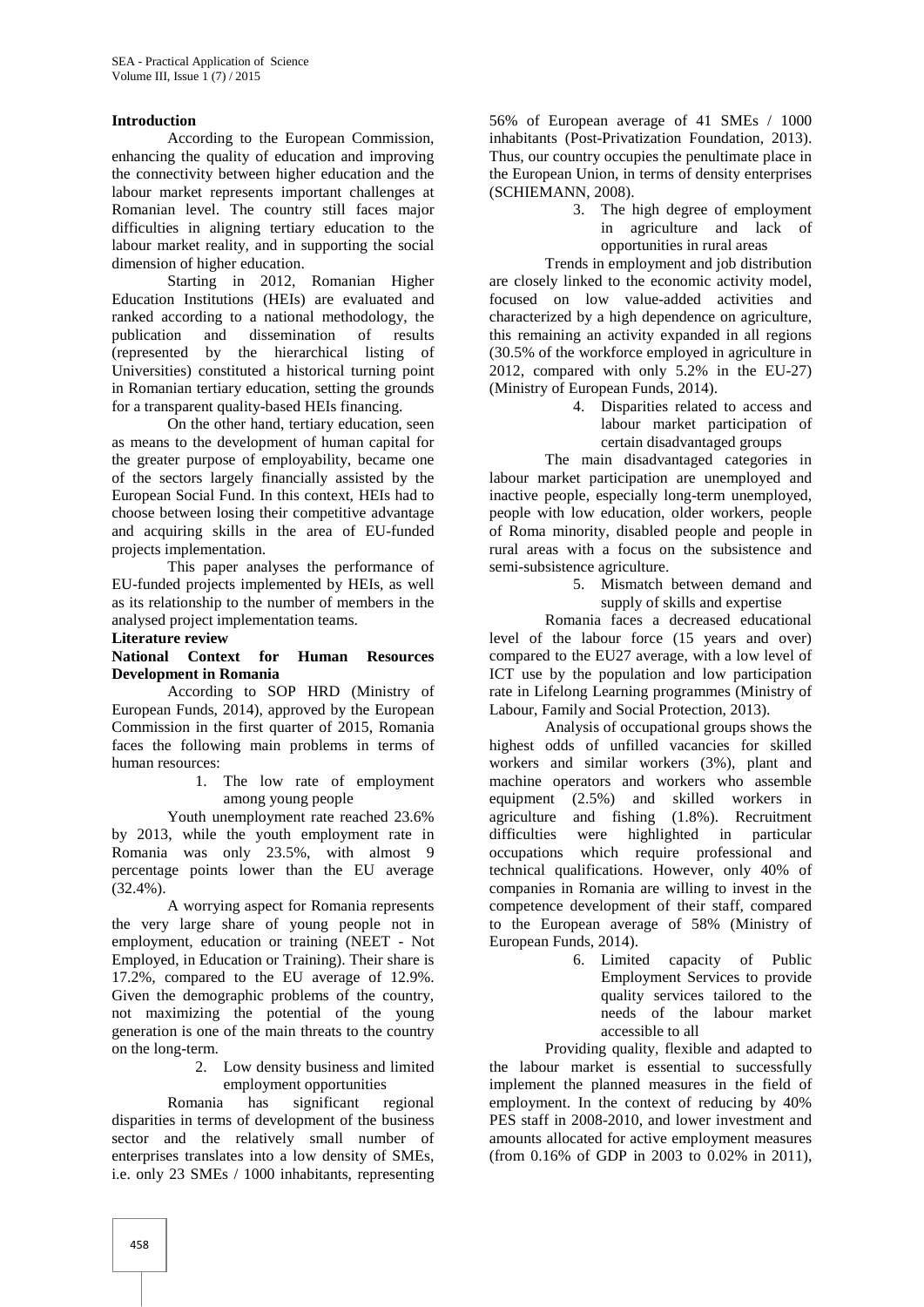PES face important issues of capacity (Ministry of European Funds, 2014).

To meet the development needs identified as a result of the socio-economic analysis, the following objectives were established for the 2014- 2020 programming period (Ministry of European Funds, 2014):

- Increase the employment rate among young NEETs;
- Improving labour market participation of people looking for work and those inactive, including local employment initiatives work and support for labour mobility;
- Encouraging entrepreneurship and start-ups;
- Increasing the adaptability of enterprises in the priority sectors identified in the National Strategy for Competitiveness and National Strategy for Research, Development and Innovation;
- Support the involvement of employers in the skills of employees;
- Strengthening the PES capacity to provide quality services tailored to the needs of the labour market and accessible to all.

We believe that the involvement of HEIs in high performance strategic projects can bring major benefits in terms of objectives 1), 3) and 5).

# **Romanian HEIs Evaluation and Ranking**

But what are the incentives HEIs have to stimulate the implementation of ESF supported projects?

According to the methodology used for the classification of Higher Education Institutions in Romania, institutional performance of Universities is assessed as a set of criteria to examine institutional capacity.

As shown by the performance indicators used in the calculation of global indicators, and corresponding global indicators normalized for the institutional capacity criterion (MECTS, 2011), 31.4% of the institutional capacity of HEIs depends on two indicators: total revenue and young teachers and researchers. The remaining indicators have relatively similar weights that cannot significantly influence the institutional capacity independently.

Therefore, we understand that managerial performance of HEIs is largely influenced by the extent to which the HEI manages to attract additional sources of funding, namely projects financed by the European Social Fund (ESF), through the SectoralOperational Programme for Human Resources Development (SOP HRD).

As a consequence, analysing the performance of Higher Education Institutions can be conducted, along with the acknowledged practices of benchmarking, ranking and classification (a brief presentation of the three can be seen in Figure 1), through the performance analysis of ESF financed projects implemented by HEIs.

#### **Case-study and Research Results**

The research methodology consisted in conducting telephone guided interviews. Six HEIs answered the questions addressed through this research, covering 12 projects funded by SOP HRD 2007-2013.

The relevant questions for this study were the ones regarding the performance of projects implemented by each HEI, as following:

- Achieved level of indicators (percentage) per entire project
- What was the percentage of reimbursed expenditure for the entire project duration aggregatefor all project partners?
- Achieved level of indicators (percentage) for your institution?
- What was the overall project budget execution?
- What was the budget execution of your institution for the considered project?
- What was the number of project team members per entire partnership team?
- What was the percentage of reimbursed expenditure for your institution for the entire project duration?
- What was the number of project team members in your institution?
- How many people (%) of your institution's organizational chart had their main tasks in the project?

Table 1 shows the level of performance achieved by the analysed projects for the considered performance indicators, as enumerated above.

As shown in the correlations table (Table 2), there are strong positive correlations between Q1 and Q2, Q3 and Q7, between Q2 and Q3 and Q7, between Q3 and Q7.

There are also strong negative correlations between Q4 and Q6 and between Q5 and Q6.

Mild positive correlations are also between Q1 and Q6, Q3 and Q6, Q4 and Q5, Q6 and Q8 and finally between Q8 and Q9.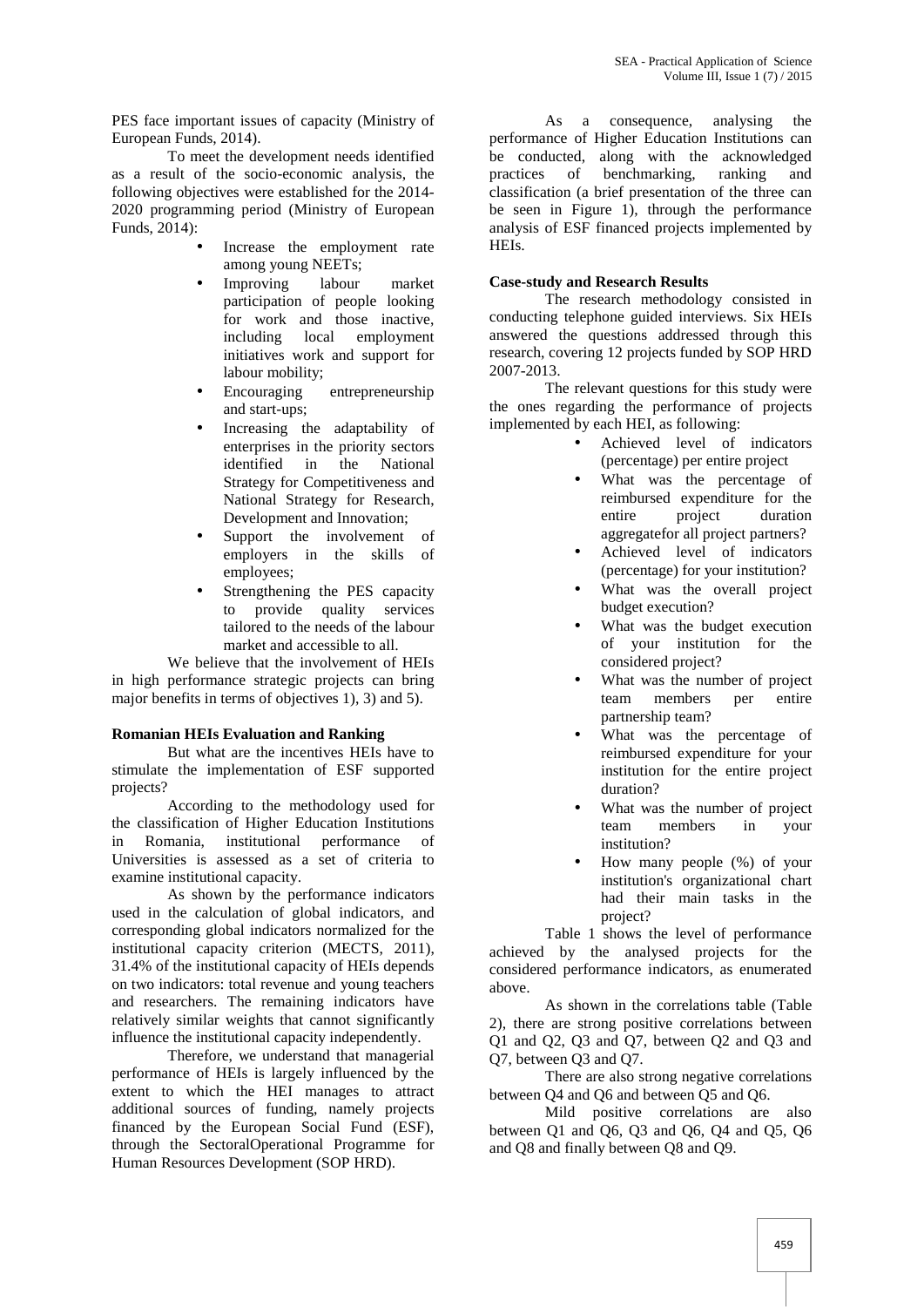Mild negative correlations are present between Q4 and Q1, Q2, Q3, between Q2 and Q9 and between Q7 and Q9.

According to the previous findings, it results that the overall achieved level of indicators is very similar to the achieved level of indicators of each partner as assumed in the partnership agreement. Also, the percentage of reimbursed expenditure for the entire project duration, for the observed HEIs was strictly correlated to the overall achieved level of indicators.

One of the unexpected results of the study is that the overall project budget execution is higher when the implementing teams are smaller. According to this finding, we can conclude that small teams perform better in this type of project, probably because of better communication.

Surprisingly, the percentage of experts from the institution's organizational chart that had their main tasks in the project does not significantly affect the results of the projects.

#### **Limitations of Current Results and Further Research**

Based on the results shown above, we can conclude that EU-funded projects implemented by HEIs perform better when implementation teams have a smaller number of members, thus proving that project efficiency is higher when the project experts can actively work together, which only happens in less numerous teams.

However, we consider that in order for the results to be generalizable the sample of analysed projects should be more vast and varied, as well as the population of HEIs considered for the study. This is intended to be the focus of further research that would provide more relevant results and provide an answer to whether there is a positive correlation between the number of project team members with only project-related tasks and the

overall project performance for the respective HEIs.

#### **Acknowledgment:**

This work was cofinanced from the European Social Fund through Sectoral Operational Programme Human Resources Development 2007- 2013, project number POSDRU/159/1.5/S/134197 "Performance and excellence in doctoral and postdoctoral research in Romanian economics science domain".

# **References**

- [1] MECTS Romanian Ministry of Education, Y. a. S., 2011. *Order approving the methodology of data processing and information gathered for primary appraisal of universities and university study programmes with the purpose of classification and ranking university programmmes.* Bucharest: MECTS.
- [2] MECTS, 2011. *OMECTS 5212/26.08.2011.* Bucure ti: Monitorul Oficial.
- [3] Ministry of European Funds, 2014. *Operational Programme Human Capital.* Bucharest: Ministry of European Funds.
- [4] Ministry of European Funds, 2014. *Partnership Agreement proposed by Romania for the 2014-2020 programming period.* Bucharest: Ministry of European Funds.
- [5] Ministry of Labour, Family and Social Protection, 2013. *National Strategy for Employment.* Bucharest: Romanian Government.
- [6] Post-Privatization Foundation, 2013. *Post- Privatization Foundation Report on SMEs Sector in Romania,* s.l.: Post-Privatization Foundation.
- [7] SCHIEMANN, M., 2008. *Industry, trade and s.l.*: Eurostat.

#### **Biographicalsketch**

Sergiu-Vlad Petcu is a 2<sup>nd</sup>yearPh.D. student in thefield of Management, with a professional background mainly in European fundedprojectsaimed at enhancingstudents' employability. Thisjustifieshisinterest in thefield of structural fundsandpersonsnotemployed, in education or training. E-mail: vlad.petcu@gmail.com

Alexandra Cioclov (Petcu) is a Ph.D. student in thefield of Accounting, with a professional background mainly in European fundedprojectsaimed at enhancingstudents' employability. Thisjustifiesherinterest in developinghumanresourcesand in theresearchfocused on thecapitalization of humanresources as organizationalasset.

E-mail: alexandra.cioclov@gmail.com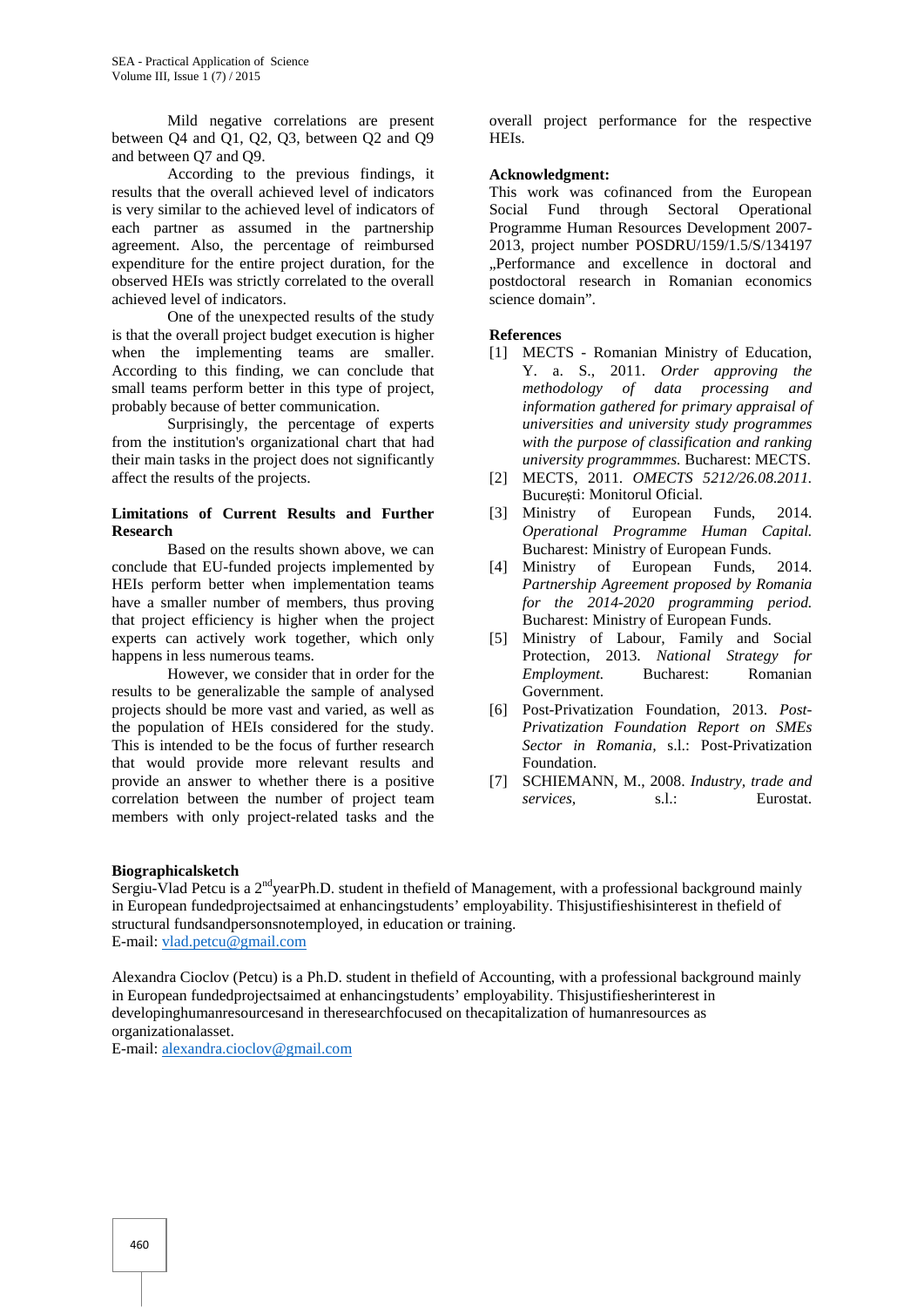### **Tables**

| Table 1.                       |  |
|--------------------------------|--|
| Project performance indicators |  |

| $\ldots$<br>Question | Q1.<br>Achieve<br>d level<br>of<br>indicator<br>S<br>(percent)<br>age) per<br>entire<br>project | Q2.<br>What<br>was the<br>percenta<br>ge of<br>reimbur<br>sed<br>expendi<br>ture for<br>the<br>entire<br>project<br>duration<br>aggrega<br>te for all<br>project<br>partners<br>$\overline{\mathcal{P}}$ | Q3.<br>Achieve<br>d level<br><sub>of</sub><br>indicator<br>S<br>(percent)<br>age) for<br>your<br>institutio<br>$n$ ? | Q4.<br>What<br>was the<br>overall<br>project<br>budget<br>executi<br>on? | Q5.<br>What<br>was the<br>budget<br>executi<br>on of<br>your<br>instituti<br>on for<br>the<br>conside<br>red<br>project<br>$\gamma$ | Q6.<br>What<br>was the<br>number<br>of<br>project<br>team<br>membe<br>rs per<br>entire<br>partners<br>hip<br>team? | Q7.<br>What<br>was the<br>percenta<br>ge of<br>reimbur<br>sed<br>expendi<br>ture for<br>your<br>instituti<br>on for<br>the<br>entire<br>project<br>duration<br>$\mathcal{P}$ | Q8.<br>What<br>was the<br>number<br>of<br>project<br>team<br>membe<br>rs in<br>your<br>instituti<br>on? | Q9. How<br>many<br>people<br>$(\%)$ of<br>your<br>institution<br>'s<br>organizati<br>onal chart<br>had their<br>main<br>tasks in<br>the<br>project? |
|----------------------|-------------------------------------------------------------------------------------------------|----------------------------------------------------------------------------------------------------------------------------------------------------------------------------------------------------------|----------------------------------------------------------------------------------------------------------------------|--------------------------------------------------------------------------|-------------------------------------------------------------------------------------------------------------------------------------|--------------------------------------------------------------------------------------------------------------------|------------------------------------------------------------------------------------------------------------------------------------------------------------------------------|---------------------------------------------------------------------------------------------------------|-----------------------------------------------------------------------------------------------------------------------------------------------------|
| Median<br>answer     | 92.8                                                                                            | 75.8                                                                                                                                                                                                     | 91.6                                                                                                                 | 90.6                                                                     | 89.8                                                                                                                                | 22.8                                                                                                               | 75.2                                                                                                                                                                         | 17.2                                                                                                    | 55.668                                                                                                                                              |

# Table 2.

*Correlations between project performance indicators and the human resources assigned to the project*

|    | $\mathfrak{1}.$<br>Achieved<br>level of<br>indicator<br>S<br><i>(percenta)</i><br>ge) per<br>entire<br>project | 2. What<br>was the<br>percenta<br>ge of<br>reimburs<br>ed<br>expenditu<br>re for the<br>entire<br>project<br>duration<br>aggregat<br>e for all<br>project<br>partners? | $\mathfrak{Z}$ .<br>Achieved<br>level of<br>indicator<br><i>(percenta)</i><br>ge) for<br>your<br>institutio<br>$n$ ? | 4. What<br>was the<br>overall<br>project<br>budget<br>execution<br>$\overline{\mathcal{E}}$ | 5. What<br>was the<br>budget<br>execution<br>of your<br>institutio<br><i>n</i> for the<br>considere<br>$\overline{d}$<br>project? | 6. What<br>was the<br>number<br>of project<br>team<br>members<br>per entire<br>partnersh<br>ip team? | 7. What<br>was the<br>percenta<br>ge of<br>reimburs<br>ed<br>expenditu<br>re for<br>your<br>institutio<br>$n$ for the<br>entire<br>project<br>duration? | 8. What<br>was the<br>number<br>of project<br>team<br>members<br><i>in your</i><br>institutio<br>$n$ ? | 9. How<br>many<br>people<br>$(\%)$ of<br>your<br>institutio<br>n's<br>organizat<br>ional<br>chart had<br>their<br>main<br>tasks in<br>the<br>project? |  |
|----|----------------------------------------------------------------------------------------------------------------|------------------------------------------------------------------------------------------------------------------------------------------------------------------------|----------------------------------------------------------------------------------------------------------------------|---------------------------------------------------------------------------------------------|-----------------------------------------------------------------------------------------------------------------------------------|------------------------------------------------------------------------------------------------------|---------------------------------------------------------------------------------------------------------------------------------------------------------|--------------------------------------------------------------------------------------------------------|-------------------------------------------------------------------------------------------------------------------------------------------------------|--|
| 1. | 1.00                                                                                                           |                                                                                                                                                                        |                                                                                                                      |                                                                                             |                                                                                                                                   |                                                                                                      |                                                                                                                                                         |                                                                                                        |                                                                                                                                                       |  |
| 2. | 0.99                                                                                                           | 1.00                                                                                                                                                                   |                                                                                                                      |                                                                                             |                                                                                                                                   |                                                                                                      |                                                                                                                                                         |                                                                                                        |                                                                                                                                                       |  |
| 3. | 1.00                                                                                                           | 0.98                                                                                                                                                                   | 1.00                                                                                                                 |                                                                                             |                                                                                                                                   |                                                                                                      |                                                                                                                                                         |                                                                                                        |                                                                                                                                                       |  |
| 4. | $-0.70$                                                                                                        | $-0.63$                                                                                                                                                                | $-0.70$                                                                                                              | 1.00                                                                                        |                                                                                                                                   |                                                                                                      |                                                                                                                                                         |                                                                                                        |                                                                                                                                                       |  |
| 5. | $-0.03$                                                                                                        | 0.05                                                                                                                                                                   | $-0.03$                                                                                                              | 0.72                                                                                        | 1.00                                                                                                                              |                                                                                                      |                                                                                                                                                         |                                                                                                        |                                                                                                                                                       |  |
| 6. | 0.53                                                                                                           | 0.43                                                                                                                                                                   | 0.53                                                                                                                 | $-0.96$                                                                                     | $-0.85$                                                                                                                           | 1.00                                                                                                 |                                                                                                                                                         |                                                                                                        |                                                                                                                                                       |  |
| 7. | 0.99                                                                                                           | 1.00                                                                                                                                                                   | 0.99                                                                                                                 | $-0.63$                                                                                     | 0.06                                                                                                                              | 0.43                                                                                                 | 1.00                                                                                                                                                    |                                                                                                        |                                                                                                                                                       |  |
| 8. | 0.47                                                                                                           | 0.35                                                                                                                                                                   | 0.48                                                                                                                 | $-0.46$                                                                                     | $-0.28$                                                                                                                           | 0.55                                                                                                 | 0.37                                                                                                                                                    | 1.00                                                                                                   |                                                                                                                                                       |  |
| 9. | $-0.45$                                                                                                        | $-0.55$                                                                                                                                                                | $-0.43$                                                                                                              | 0.28                                                                                        | $-0.09$                                                                                                                           | $-0.05$                                                                                              | $-0.53$                                                                                                                                                 | 0.56                                                                                                   | 1.00                                                                                                                                                  |  |